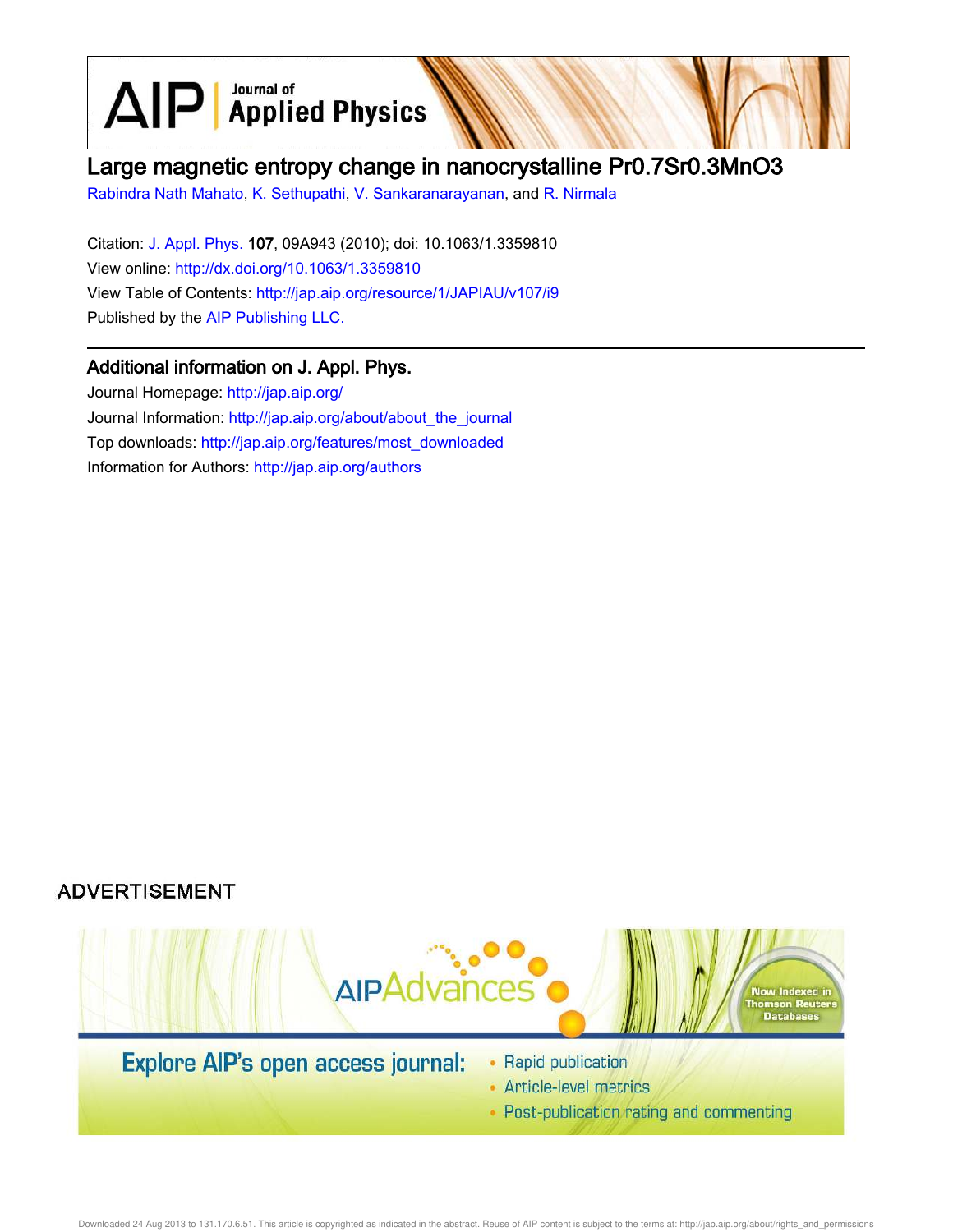# **Large magnetic entropy change in nanocrystalline Pr0.7Sr0.3MnO<sup>3</sup>**

Rabindra Nath Mahato, K. Sethupathi,<sup>a)</sup> V. Sankaranarayanan, and R. Nirmala *Department of Physics, Indian Institute of Technology Madras, Chennai 600 036, India*

Presented 19 January 2010; received 30 October 2009; accepted 7 December 2009; published online 4 May 2010)

Nanocrystalline  $Pr_{0.7}Sr_{0.3}MnO_3$  sample has been prepared by sol-gel method. The room temperature powder x-ray diffraction data show single phase nature of the sample and confirm the cubic crystal structure with *Fm*3*m* space group. The average crystallite size is calculated using Scherrer formula, and it is found to be  $\sim$ 25 nm. Transmission electron microscopy image shows that the particles are spherical in shape and the average particle size is  $\sim$ 35 nm. The sample undergoes ferromagnetic ordering at 235 K  $(T_C)$  and obeys the Curie–Weiss law in the paramagnetic region. The maximum value of the magnetic entropy change  $|\Delta S_M|_{max}$  is ~6.3 J kg<sup>-1</sup> K<sup>-1</sup>, and the relative cooling power is  $\sim$ 385 J kg<sup>-1</sup> for a field change of 50 kOe. The Arrott plot confirms that the magnetic ordering is of second order nature. The experimentally observed magnetic entropy change of the sample obeys Landau theory of phase transition well. © *2010 American Institute of Physics*.  $\lfloor \text{doi:10.1063/1.3359810} \rfloor$ 

## **I. INTRODUCTION**

Doped manganites of type  $R_{1-x}A_xMnO_3$  (where  $R$ =rare-earth and  $A$ =alkaline-earth) exhibit exotic phenomena such as colossal magnetoresistance and charge ordering. These have been extensively studied not only because of fundamental interest but also for their potential applications. $1-5$  Manganites are relatively easy to synthesize, their magnetic ordering temperatures are tunable by the choice of suitable dopant concentration, and they exhibit large magnetocaloric effect. $6-9$  Hence they are considered as promising magnetic refrigerants. In the present work, we study magnetic and magnetocaloric properties of nanocrystalline  $Pr_{0.7}Sr_{0.3}MnO_3$  compound. This compound shows large magnetic entropy change at  $235 \text{ K} \left( \text{T}_{\text{C}} \right)$ , with moderate relative cooling power (RCP). This result is of practical importance because it shows that these compounds could be good working materials for magnetic refrigeration in the intermediate temperature range.

# **II. EXPERIMENTAL DETAILS**

Nanocrystalline  $Pr_{0.7}Sr_{0.3}MnO_3$  sample was synthesized using sol-gel method. The crystal structure was determined by powder x-ray diffraction (XRD) at room temperature using Cu  $K_{\alpha}$  radiation ( $\lambda = 1.5405$  Å). The morphology, size, and chemical composition of the sample were examined by scanning electron microscopy attached with the energy dispersive x-ray analysis (EDAX) (FEI, Quanta-200), and transmission electron microscope. The magnetic measurements were performed using vibrating-sample magnetometer (Physical Properties Measurement System (PPMS), Quantum Design) in the temperature range of 5–300 K.

## **III. RESULTS AND DISCUSSION**

The analysis of powder XRD pattern confirms the single phase nature of sample. This sample has cubic crystal structure (space group of  $Fm\overline{3}m$ ) with a cell parameter of  $a(=b=c)$  = 0.3662 nm. The average crystallite size calculated from XRD data using Scherrer formula is  $\sim$ 25 nm. The chemical composition and homogeneity of the sample are confirmed by EDAX. Transmission electron microscopy (TEM) image shows that the particles are nearly spherical in shape and the average particle size is  $\sim$ 35 nm (Fig. 1). The temperature dependence of magnetization measured in an applied field of 100 Oe shows divergence between zero-fieldcooled (ZFC) and field-cooled (FC) magnetization  $(M_{FC})$ curve below 240 K, and  $M_{FC}$  reaches a maximum value of ~0.43  $\mu_B$ /f.u. at 5 K. The sample undergoes paramagnetic to ferromagnetic transition at 235 K while cooling from 300 to 5 K (Fig. 2). The nanocrystalline transition temperature  $(T_C)$  is small compared to polycrystalline bulk  $T_C \sim 250$  K of the  $Pr_{0.7}Sr_{0.3}MnO_3$  sample.<sup>10</sup> The data follows the Curie– Weiss law from 250 to 300 K. The estimated value for paramagnetic Curie temperature  $\theta$ <sub>P</sub> is 240 K, and the effective magnetic moment,  $\mu_{\text{eff}}$ , is ~4.38  $\mu_{\text{B}}$ /f.u. The saturation



FIG. 1. Transmission electron microscopy image of the nanocrystalline  $Pr_{0.7}Sr_{0.3}MnO_3$  sample.

a)Author to whom correspondence should be addressed. Electronic mail: ksethu@physics.iitm.ac.in.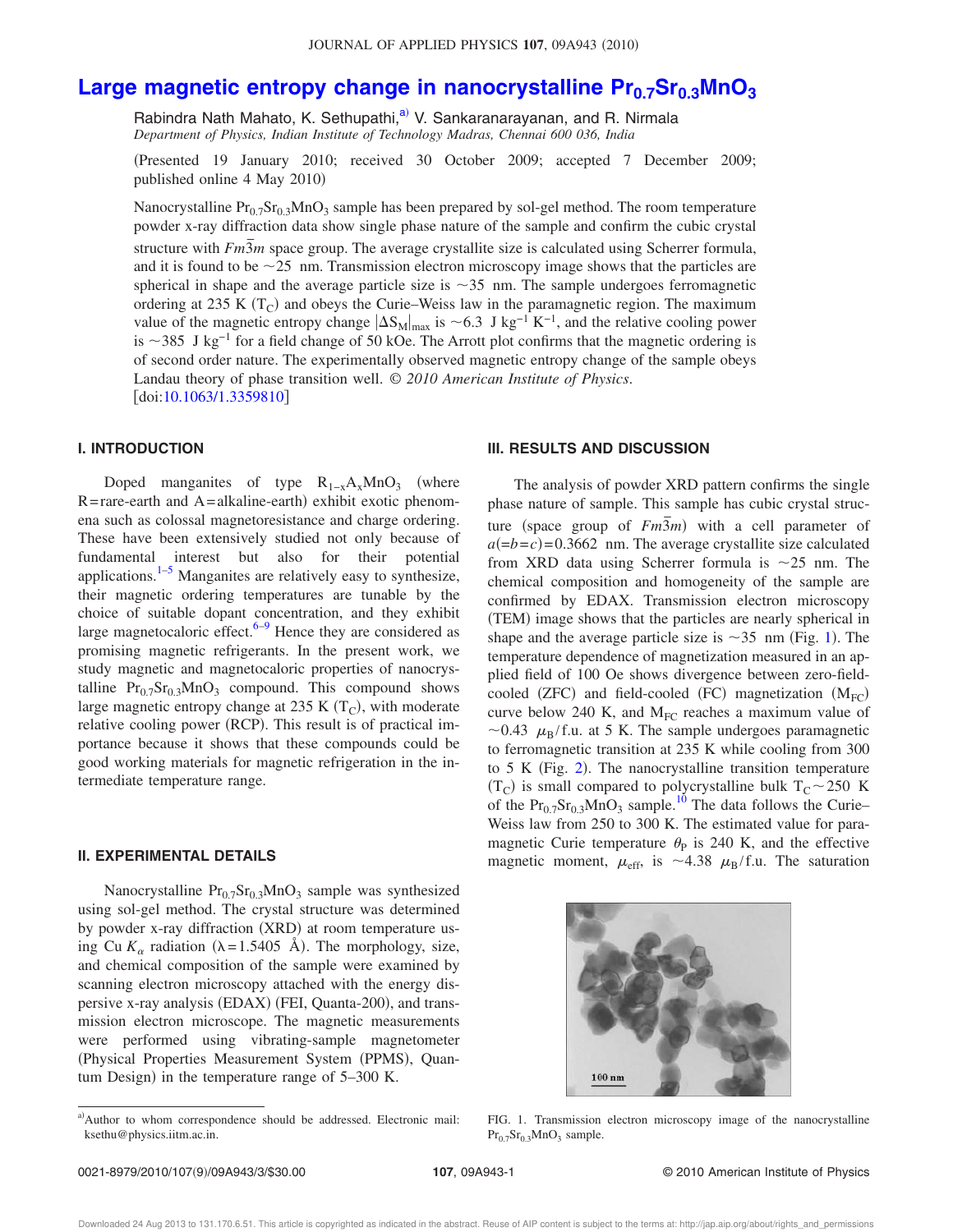

FIG. 2. (Color online) Temperature variation of ZFC and FC magnetizations in 100 Oe applied magnetic field.

magnetization computed from M-H data at 5 K is  $\sim$ 3.1  $\mu_B$ /f.u. (Fig. 3). The magnetic entropy change is calculated from magnetization isotherms [Fig.  $4(a)$ ] using the Maxwell's relation. The change in magnetic entropy associated with the magnetic field change can be written as

$$
|\Delta S_{\rm M}| = \int_0^{\rm H_{max}} \left(\frac{\partial M}{\partial T}\right) dH,\tag{1}
$$

where  $H_{max}$  is the maximum external magnetic field. The calculated maximum value of the magnetic entropy change  $|\Delta S_M|_{\text{max}}$  is ~6.3 J kg<sup>-1</sup> K<sup>-1</sup> for field change from 0 to 50 kOe [shown in Fig.  $4(b)$ ], which is large compared to that obtained for other manganite materials.<sup>11</sup> For the application point of view, the RCP is an important parameter in determining the cooling efficiency and is defined as

$$
RCP = |\Delta S_M| \times \delta T_{FWHM},\tag{2}
$$

where  $\delta T_{FWHM}$  is the full width at half maximum of  $|\Delta S_M|$ versus T curve.<sup>12</sup> The calculated RCP value is 385 J kg<sup>-1</sup> for 50 kOe field change, which is comparable to that in bulk  $Pr_{0.63}Sr_{0.37}MnO_3$ , which has  $|\Delta S_M|$  value of 8.5 J/kg/K for 50 kOe field variation.<sup>9</sup> It is of importance to note that the hysteresis is negligible near and below  $T_c$  (and very feeble at 5 K) because of the second order nature of the magnetic phase transition in this system. Indeed care must be taken when one deals with materials that exhibit first order magnetic transition giving rise to large thermal hysteresis in the vicinity of this magnetic transition such as  $Gd_5Si_2Ge_2$  or charge ordered  $Pr_{0.5}Sr_{0.5}MnO_3$  manganites.<sup>13</sup>



FIG. 3. (Color online) Field dependence of magnetization at 5 K for the nanocrystalline  $Pr_{0.7}Sr_{0.3}MnO_3$  sample.



FIG. 4. (Color online) (a) Magnetization vs field (M-H) isotherms measured at a temperature interval of  $5 K$  between 160 and 300 K. (b) The temperature dependence of the magnetic entropy change  $\Delta S_M$  of the nanocrystalline  $Pr_{0.7}Sr_{0.3}MnO_3$  for different field changes.

Applying Landau theory of phase transition, we attempted to understand the temperature dependence of the magnetic entropy change of the sample. The Gibbs free energy can be written as

$$
G(T, M) = G_0 + \frac{1}{2}AM^2 + \frac{1}{4}BM^4 - HM,
$$
 (3)

where coefficients A and B are temperature-dependent parameters containing the magnetoelastic coupling and electron condensation energy.<sup>14</sup> In equilibrium condition at  $T_c$ , the magnetic equation of state can be expressed as

$$
\frac{H}{M} = A + BM^2.
$$
 (4)

In order to check the nature of phase transition, we have plotted H/M versus  $M^2$  (Arrott plot). Figure 5(a) shows a positive slope, which means a second order phase transition as suggested by Banerjee criterion.<sup>15</sup> The magnetic entropy change can be obtained from the Gibbs free energy relation,

$$
\Delta S_M(T,H) = -\frac{1}{2}A'(T)M^2 - \frac{1}{4}B'(T)M^4,\tag{5}
$$

where  $A'(T)$  and  $B'(T)$  are the temperature derivatives of the expansion coefficients. The temperature dependence of parameters A and B is obtained from the linear region of the Arrott plot of H/M versus  $M^2$  for different temperatures [inset of Fig.  $5(a)$ ]. Using parameters A and B determined from the experimental data,  $\Delta S_M$  are calculated from Eq. (5) and are shown as solid lines in Fig.  $5(b)$ . It is clear from the results obtained based on proposed model, fit well with the experimental data on magnetic entropy change. So the temperature dependence of the magnetic entropy change is understood within the framework of Landau theory.

Downloaded 24 Aug 2013 to 131.170.6.51. This article is copyrighted as indicated in the abstract. Reuse of AIP content is subject to the terms at: http://jap.aip.org/about/rights\_and\_permissions